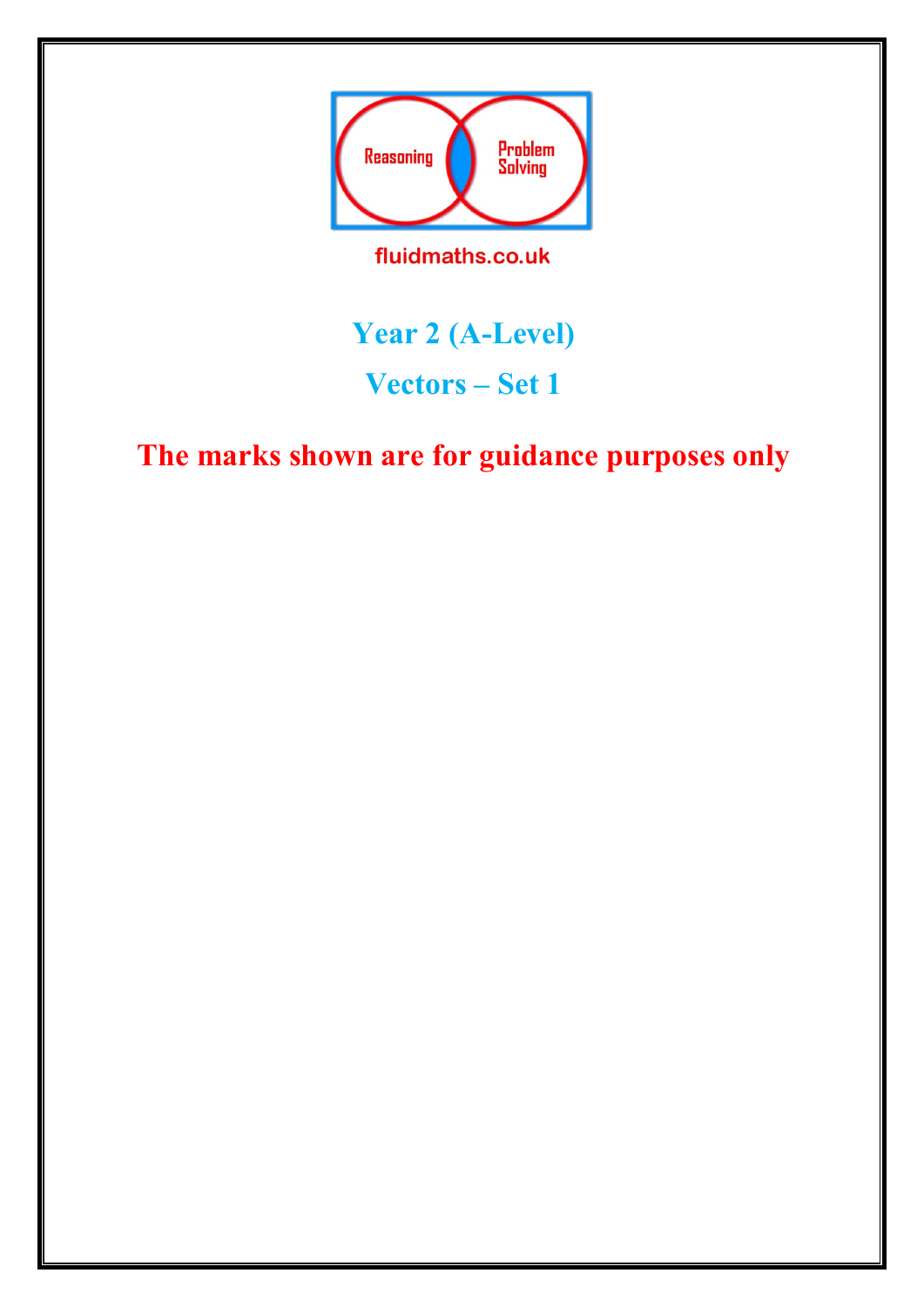| $\mathbf{1}$ | The points $A = (-1, 4, 6)$ ; $B = (x, 2, 3)$ and $C = (5, y, z)$ are collinear. |
|--------------|----------------------------------------------------------------------------------|
|              | a) Find the values of $x$ , $y$ and $z$<br>[3marks]                              |
|              | b) Hence calculate the difference in distance between the three points           |
|              | exactly<br>[3marks]                                                              |
|              |                                                                                  |
|              |                                                                                  |
|              |                                                                                  |
|              |                                                                                  |
|              |                                                                                  |
|              |                                                                                  |
|              |                                                                                  |
|              |                                                                                  |
|              |                                                                                  |
|              |                                                                                  |
|              |                                                                                  |
|              |                                                                                  |
|              |                                                                                  |
|              |                                                                                  |
|              |                                                                                  |
|              |                                                                                  |
|              |                                                                                  |
|              |                                                                                  |
|              |                                                                                  |
|              |                                                                                  |
|              |                                                                                  |
|              |                                                                                  |
|              |                                                                                  |
|              |                                                                                  |
|              |                                                                                  |
|              |                                                                                  |
|              |                                                                                  |
|              |                                                                                  |
|              |                                                                                  |
|              |                                                                                  |
|              |                                                                                  |
|              |                                                                                  |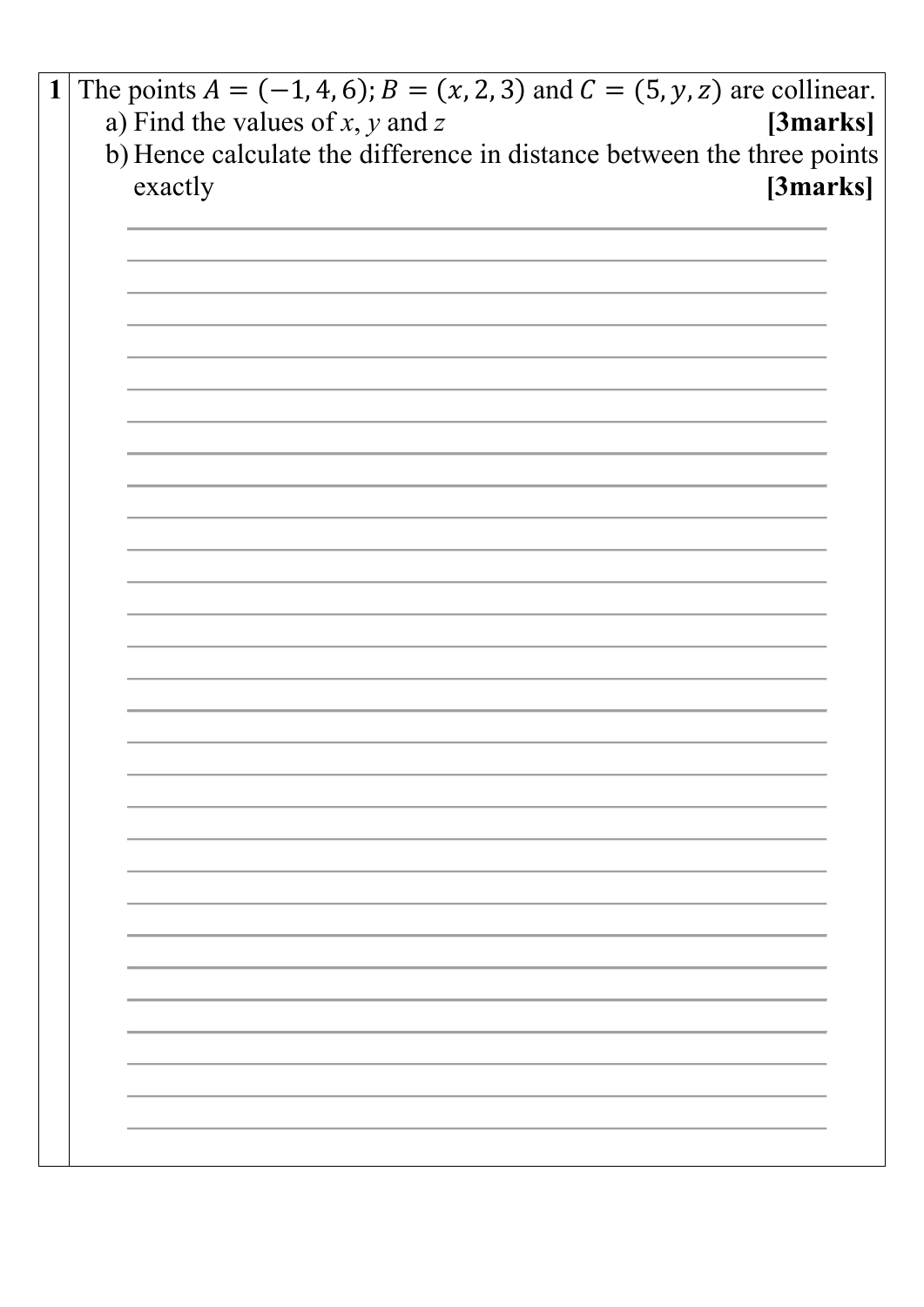| $\boldsymbol{2}$ | Given that $P = (1, -2, 5)$ ; $Q = (8, -5, 9)$ and $R = (22, -11, 17)$           |
|------------------|----------------------------------------------------------------------------------|
|                  | Show that $\overrightarrow{PQ}$ is parallel to $\overrightarrow{QR}$<br>[3marks] |
|                  |                                                                                  |
|                  |                                                                                  |
|                  |                                                                                  |
|                  |                                                                                  |
|                  |                                                                                  |
|                  |                                                                                  |
|                  |                                                                                  |
|                  |                                                                                  |
|                  |                                                                                  |
|                  |                                                                                  |
|                  |                                                                                  |
|                  |                                                                                  |
|                  |                                                                                  |
|                  |                                                                                  |
|                  |                                                                                  |
|                  |                                                                                  |
|                  |                                                                                  |
|                  |                                                                                  |
|                  | ,我们也不会有什么。""我们的人,我们也不会有什么?""我们的人,我们也不会有什么?""我们的人,我们也不会有什么?""我们的人,我们也不会有什么?""我们的人 |
|                  |                                                                                  |
|                  |                                                                                  |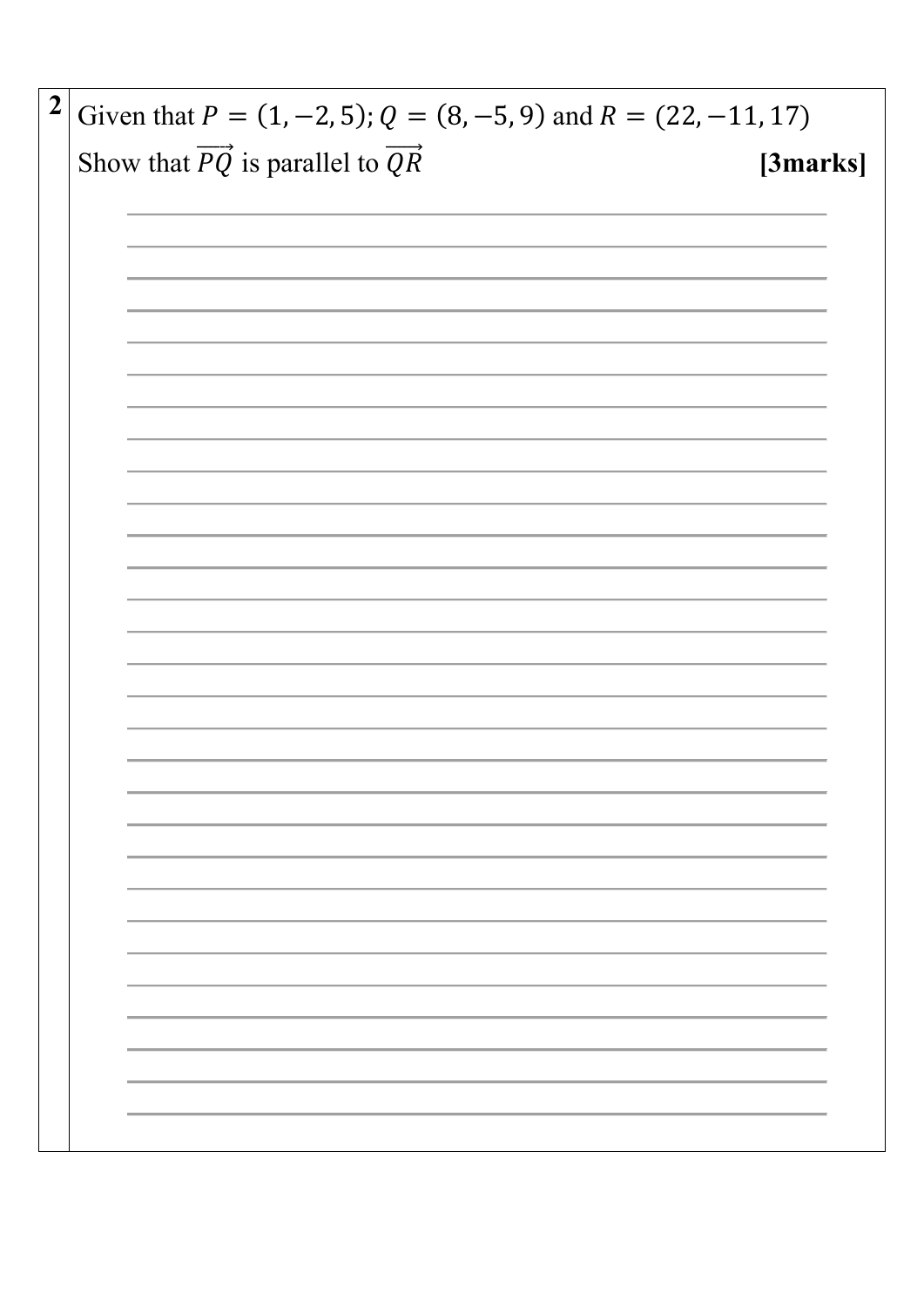The vector  $\overrightarrow{OA} = x\mathbf{i} + y\mathbf{j} + z\mathbf{k}$ . Given that  $|\overrightarrow{OA}| = 2\sqrt{6}$  and the unit  $\mathbf{3}$ vector in the direction of  $\overrightarrow{OA}$  is  $\frac{\sqrt{6}}{6}i + \frac{\sqrt{6}}{6}j + \frac{\sqrt{6}}{3}k$ . Find the values of  $x$ ,  $y$  and  $z$ [4marks]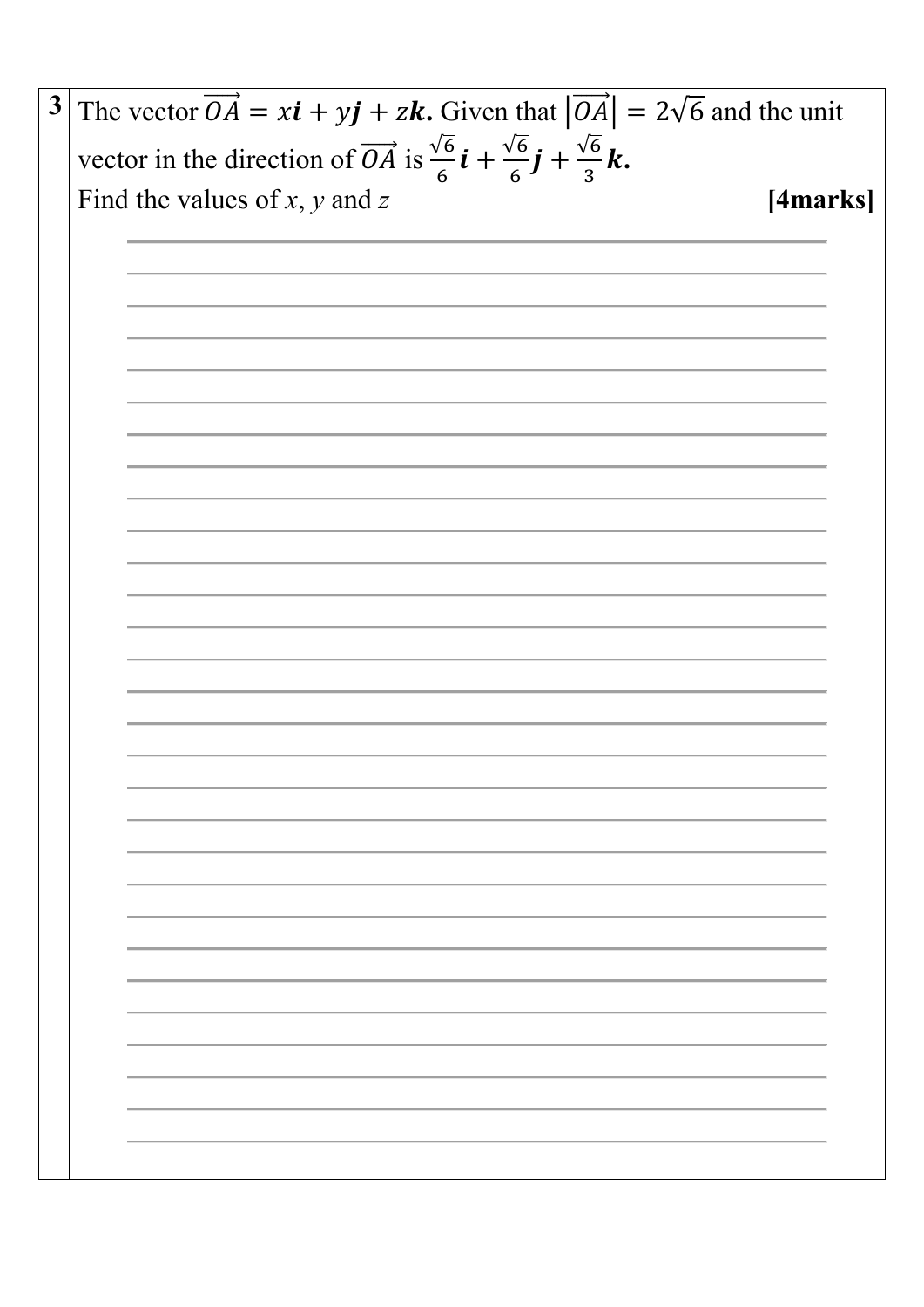**4** Two vectors are given below  $g = -2i + 4j + 7k$  and  $h = 5i + 5j - 12k$ a) Given that  $2f + g = 3h - g$  find the column vector **f** [3marks] b) Hence calculate the angle between the vectors **f** and **h** to the nearest degree **[6marks]**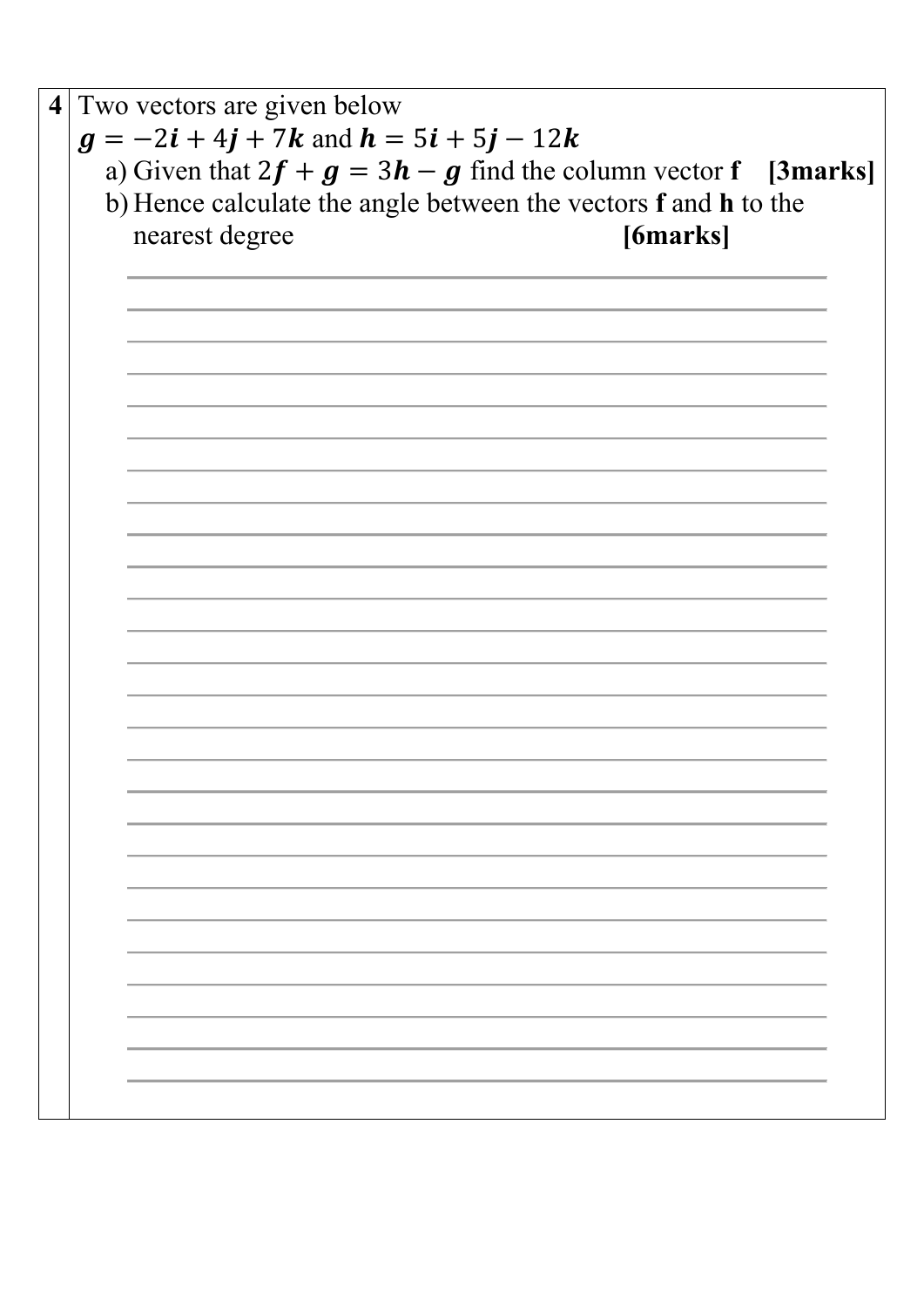